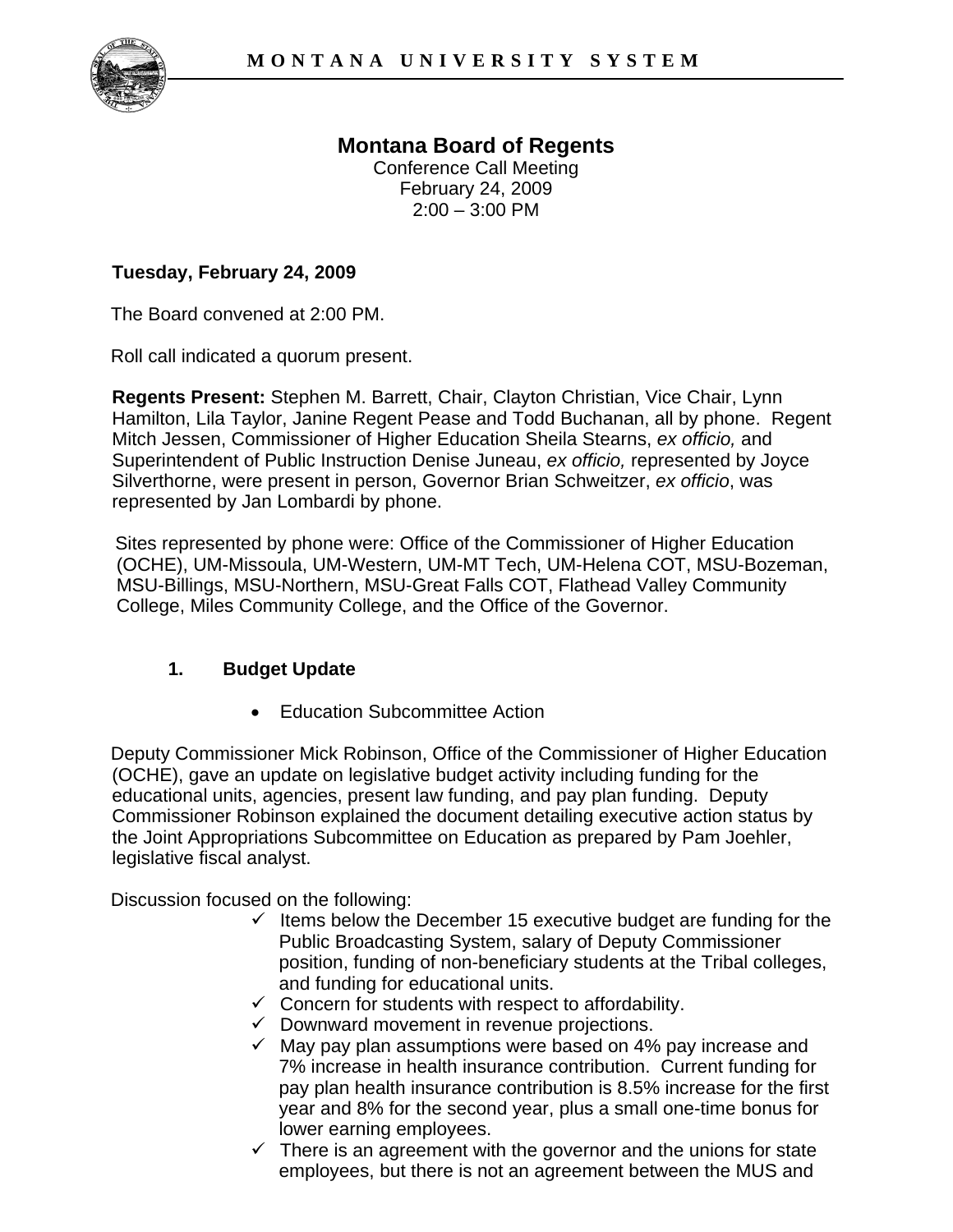

the unions.

- $\checkmark$  There are two ways to fund increased costs in the MUS spending reductions and tuition increases.
- $\checkmark$  Change the level of cost transferred to students by tuition increases by offsetting with increases in state funding.
- $\checkmark$  There will be a second budget bill HB 2A to address the stimulus package funds.
- Bills of Interest:

Associate Commissioner Tyler Trevor, OCHE, reported on the MUS tracking list for legislation of interest. Specific bills mentioned were the bills related to the establishment of a community college, including SJ 12, specifically establishing a community college district in Ravalli County, which was tabled in the Senate Education Committee; SJ 25, the interim study of rural-urban issues, which has passed the senate; and HB 228, the self defense and firearms bill scheduled to be heard on March 10, 2009, which is a bill of interest throughout the state. Regents Barrett and Hamilton stated concerns with HB 228 and reminded the group that the university system already has firearms policies in place which ban the possession of firearms on the campuses.

## **2. Federal Recovery Reinvestment Act**

Dr. Brad Eldredge, OCHE, gave an update on the Federal Recovery Reinvestment Act (the "stimulus package")in regards to the Montana University System (MUS) and higher education, Dr. Eldredge has identified twenty-six sections of the Act that could affect the MUS. Categories of sections affecting higher education include aid for students, education aid for states, infrastructure, scientific research, job training, and distance learning.

Commissioner Stearns told the Board that Deputy Commissioner Sylvia Moore is in Washington, DC at this time with representatives from Montana State University and The University of Montana. They are working with the EPSCoR coalition and several federal research agencies to determine the best research opportunities for Montana that will arise from the stimulus package.

Deputy Commissioner Mick Robinson explained that he has focused on the state stabilization fund portion of the bill. He has had discussions with the campuses regarding base funding opportunities as well as one-time-only funds, how the funding would flow to both K-12 and higher education, and tuition rebates. Deputy Commissioner Robinson and the campuses have developed a list of infrastructure projects and equipment needs for use of the federal stimulus dollars on the campuses. Priorities have not been established for the funding. Decisions on the use of the federal stimulus funds that relate to education will be determined by the legislature with input from the Office of Public Instruction (OPI), OCHE, the MUS campuses and the Governor's Office.

## **3. Other**

Commissioner Stearns told the Board that she and several of her senior managers had